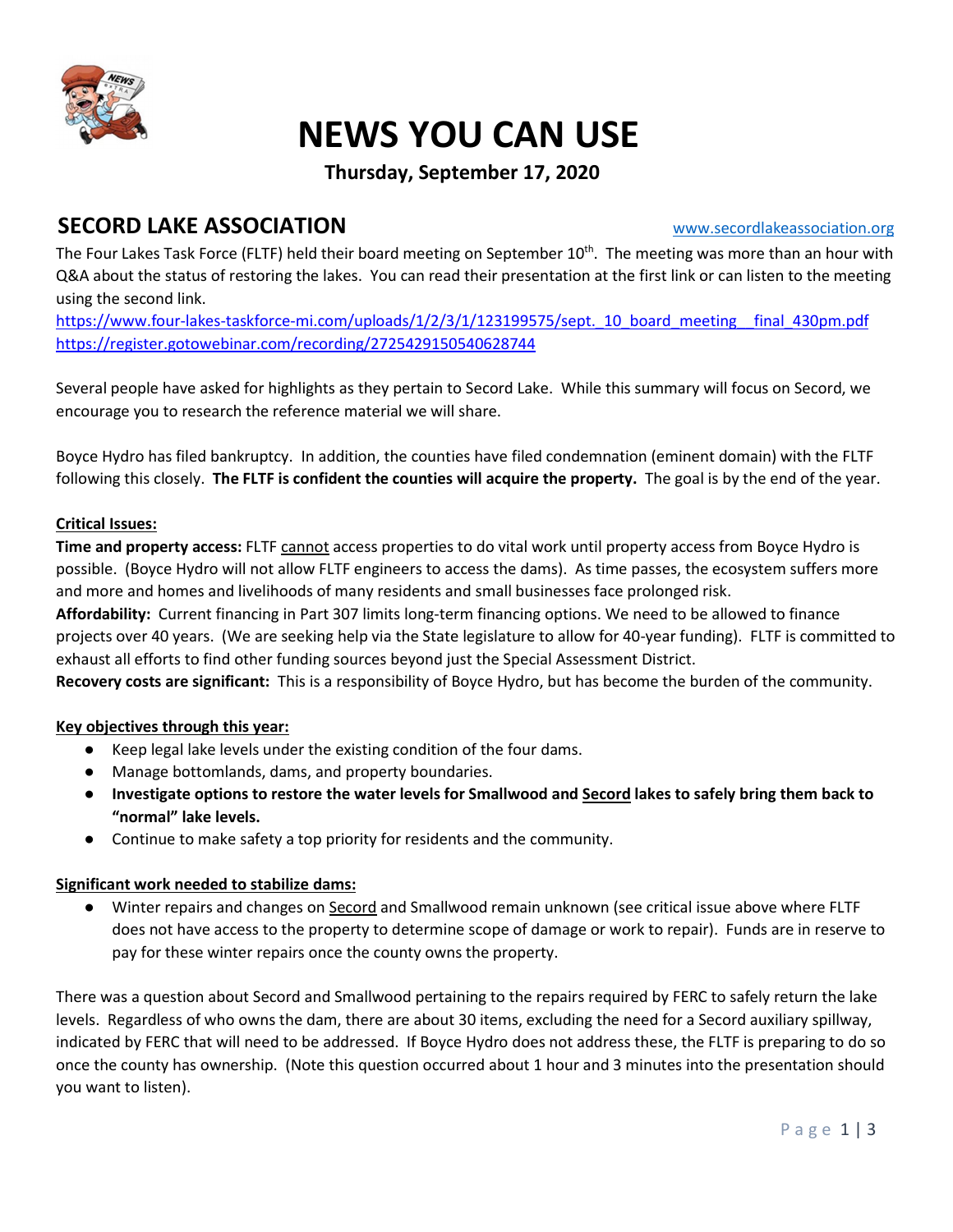

# NEWS YOU CAN USE

## Thursday, September 17, 2020

There was a follow up question regarding the need for an auxiliary spillway. The comment was made that this is a multiple-year project that will require a financing, design, and implementation plan to gain FERC confidence. Then a plan will be needed to safely operate the dam while the spillway is being constructed. It is possible the lake could be filled while the spillway is being constructed.

The following Timeline was shared: It is noted that the timeline is dependent on the county gaining ownership of the property, the forensic investigation yields nothing major that is not already considered, and there is state and federal government collaboration.



Here is the Financial Review of Costs shared. Please keep in mind this is an estimate with variables; and at this point, the FLTF engineers do not have access to the property to conduct vital work.

| <b>Financial Review of Costs and Assessments</b> |               |                  |                        |       |              |                               |
|--------------------------------------------------|---------------|------------------|------------------------|-------|--------------|-------------------------------|
| <b>Repair Estimate - Base Case</b>               |               |                  |                        |       |              |                               |
|                                                  | Secord        | <b>Smallwood</b> | Wixom<br>\$208 million |       | Sanford      | <b>Total</b><br>\$338 million |
| <b>Repair Estimate</b>                           | \$24 million  | \$14 million     |                        |       | \$92 million |                               |
| <b>Number of Properties</b>                      |               |                  |                        |       |              |                               |
|                                                  | <b>Secord</b> | <b>Smallwood</b> |                        | Wixom |              | <b>Sanford</b>                |
| <b>Front Lots</b>                                | 1.888         | 634              |                        | 2,531 |              | 878                           |
|                                                  |               |                  |                        |       |              |                               |